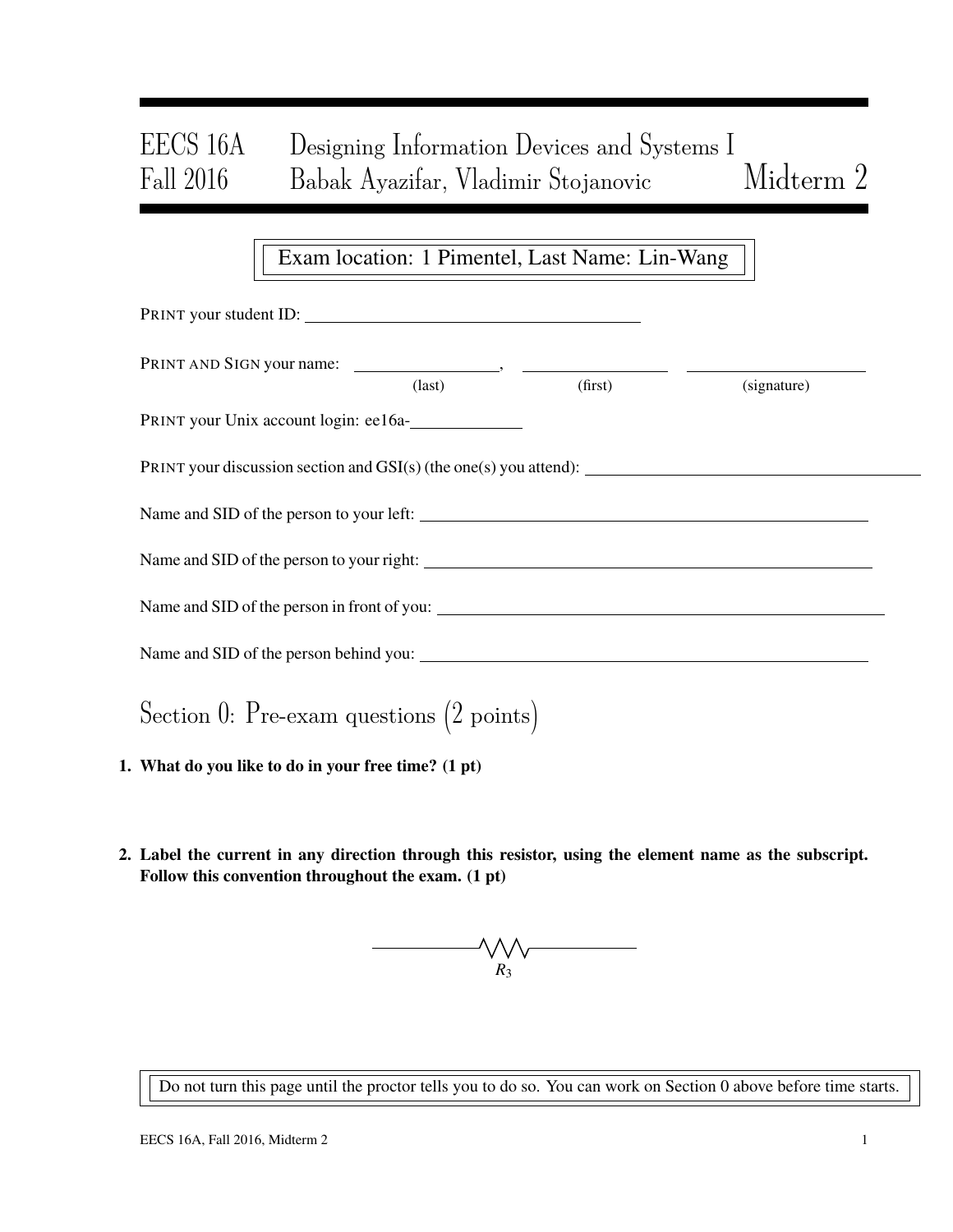## Section 1 (54 points)

#### 3. Resistor Combinations (10 points)

(a) (4 points) What is the equivalent resistance between nodes A and B? Write your solution in terms of  $R_1, R_2, R_3$ , and  $R_4$ . Use the parallel operator  $\parallel$  wherever applicable. What is the equivalent resistance if *R*<sup>4</sup> approaches infinity?



(b) (6 points) What is the current  $i_2$  through  $R_2$ ? Write your solution in terms of  $R_1$ ,  $R_2$ ,  $R_3$ ,  $R_4$ ,  $R_5$ , and  $V_s$ . Use the parallel operator  $\parallel$  in your expression wherever applicable.

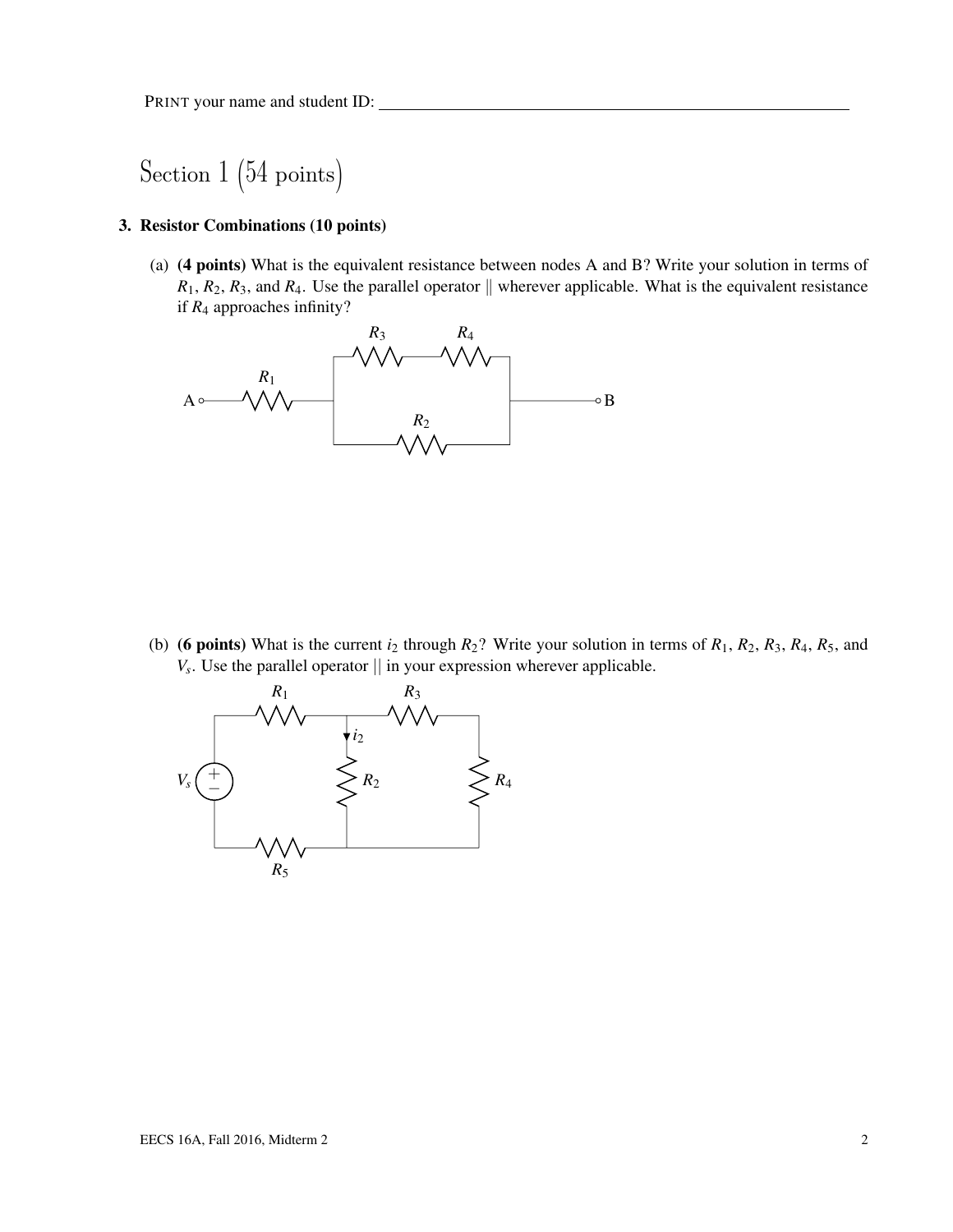## 4. Take Node of the Voltage Sources (8 points)

Use nodal analysis to solve for the voltages  $V_x$  and  $V_y$ . Use the following values for numerical calculations. Note the polarity on the voltage sources. Solutions that solve the circuit without using nodal analysis will not be awarded full credit.

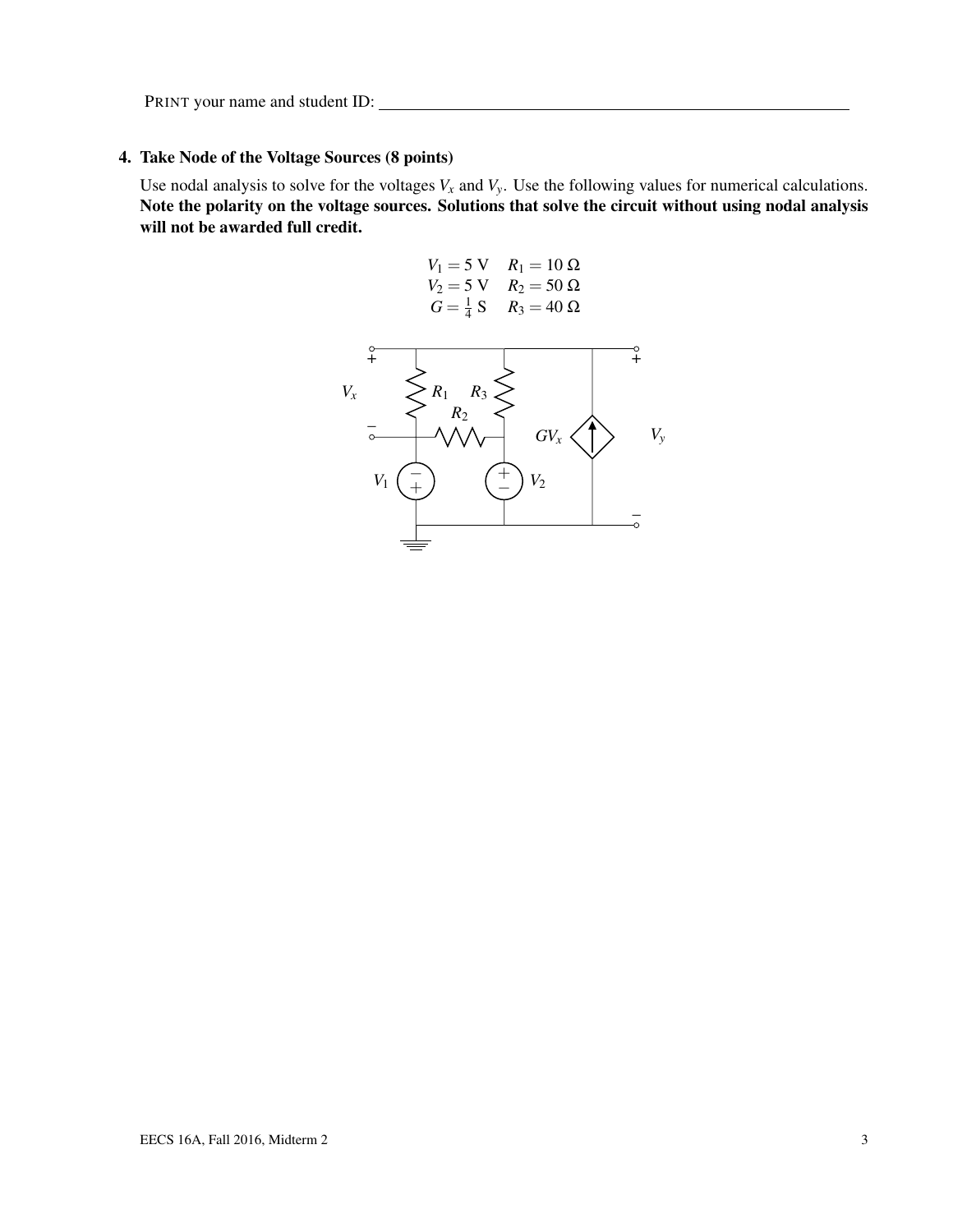### 5. Thévenin and Norton Equivalence (10 points)



(a) (4 points) Redraw the circuit with all sources nulled, then calculate  $R_{th}$  between terminals *a* and *b*.

(b) (6 points) Find the Thévenin voltage between the terminals *a* and *b*. Hint: superposition may be useful.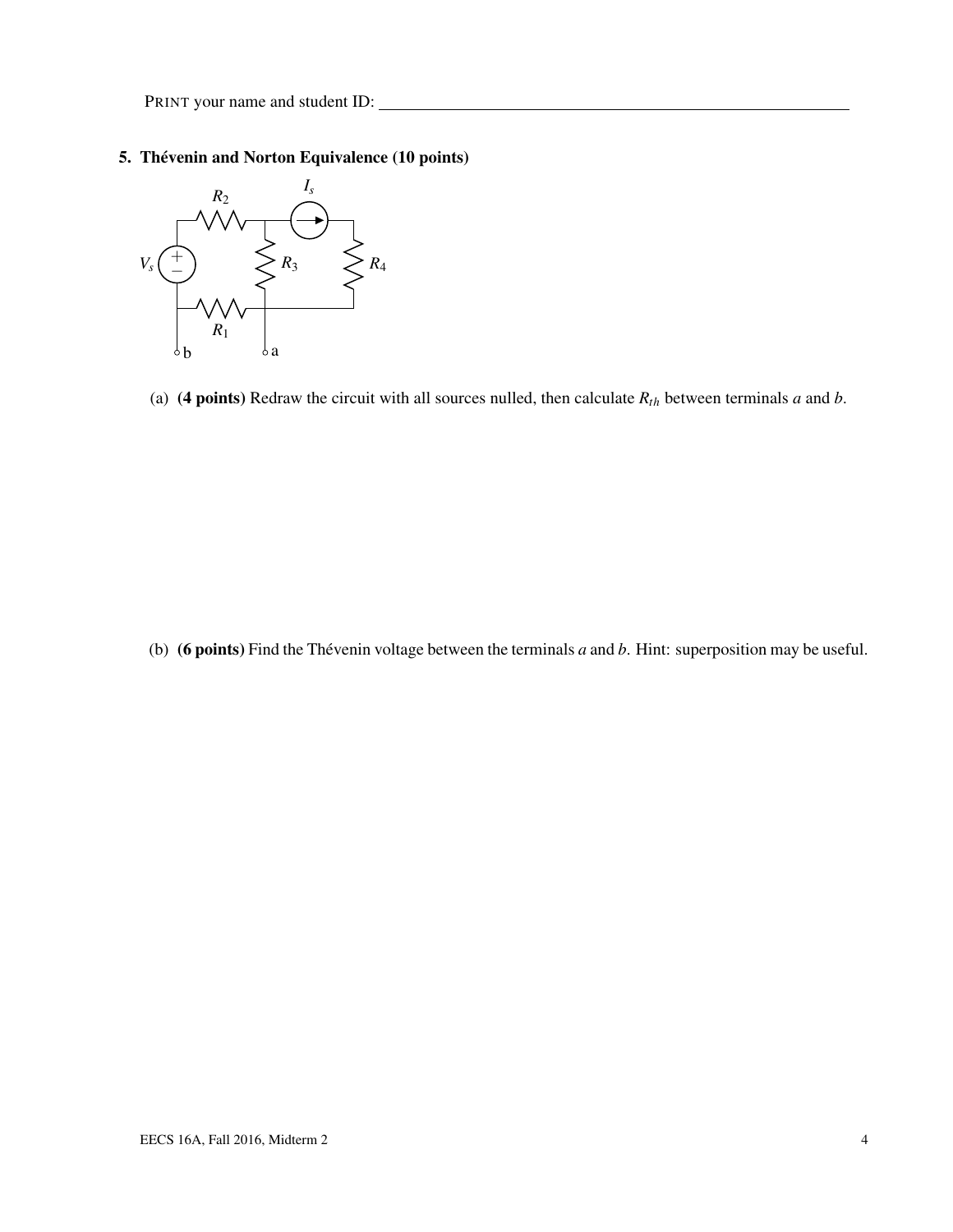### 6. Superposition and Op-Amps (8 points)



- (a) (2 points) For the circuit above, label the polarity of the terminals of the op-amp such that there is negative feedback.
- (b) (6 points) Find  $V_o$  in terms of  $V_{in,1}$  and  $V_{in,2}$ . (Hint: Assume the op-amp is in negative feedback, then use superposition and golden rules)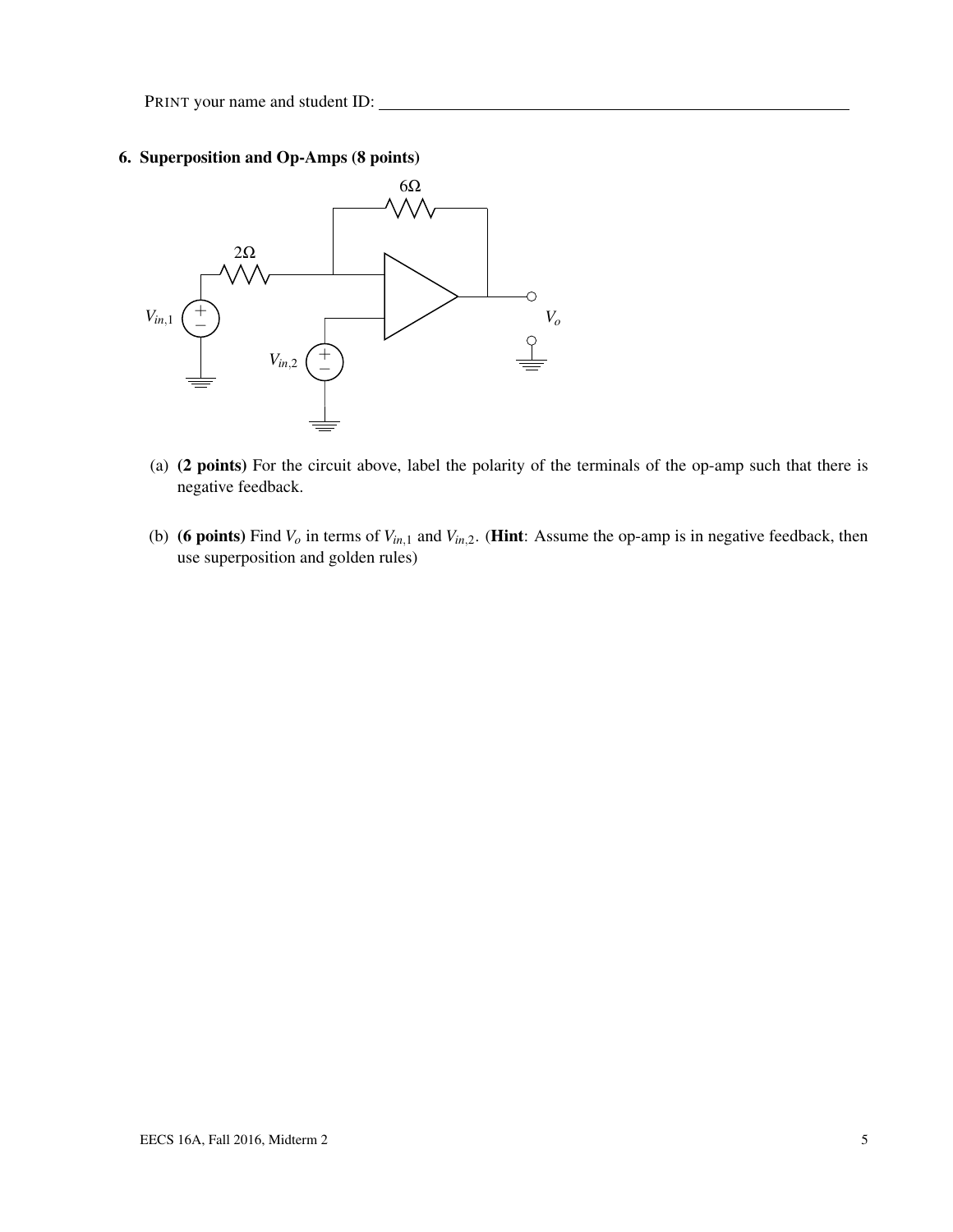### 7. 16A-Spice (10 points)

(a) (5 points) Write down the incidence matrix, **F** of this circuit. Let node  $v_n$  correspond to column *n* in your incidence matrix, and current *i<sup>m</sup>* correspond to row *m*.



(b) (5 points) Determine the rank of F, and a basis for the null space of F.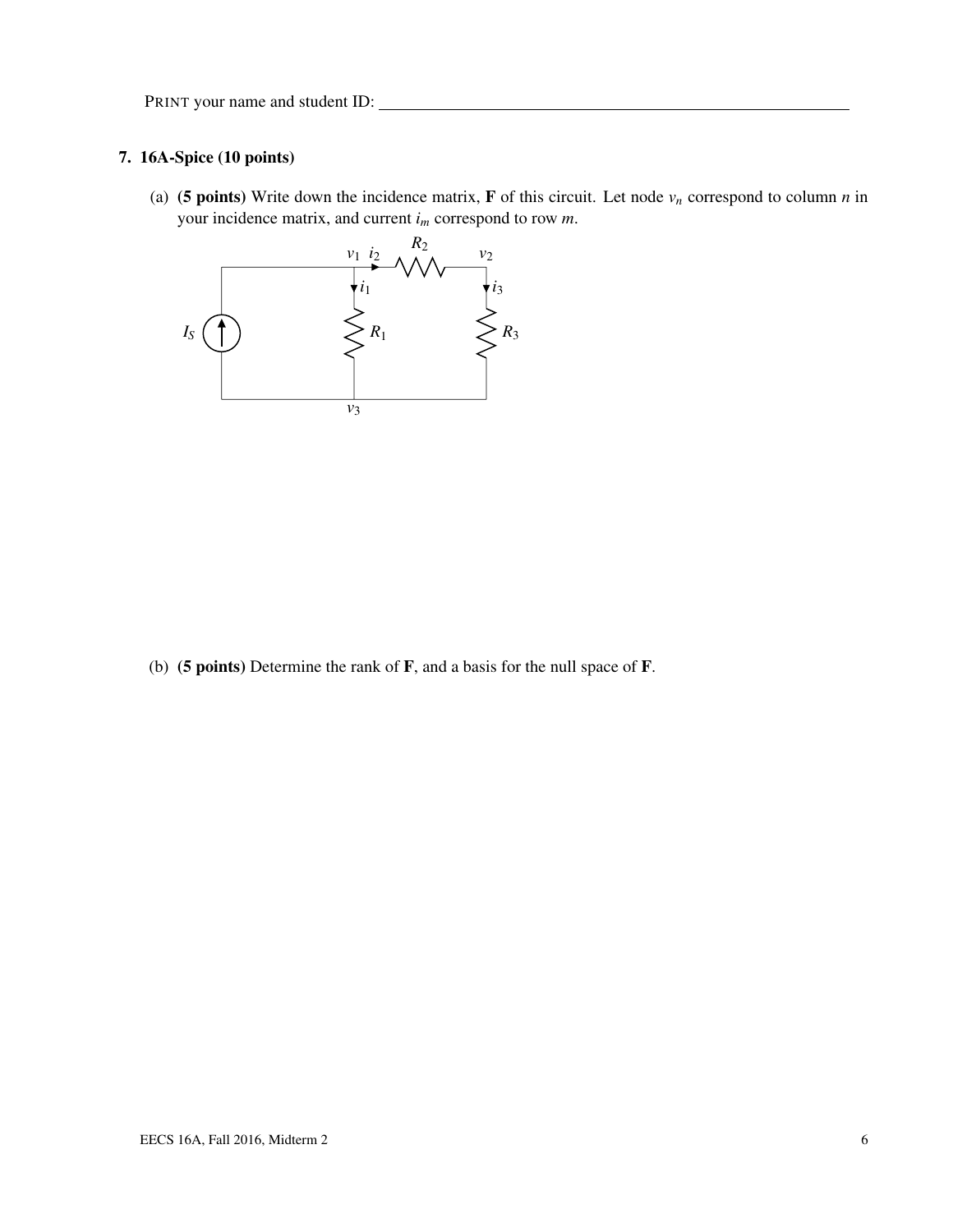#### 8. Charge-Sharing (8 points)

Initially, all capacitors are uncharged, and have the same capacitance *C*. For  $t < 0$ , the switch  $\phi_1$  is *on* and  $\phi_2$  is *off* and the circuit has achieved steady state. Later, at  $t = 0$ ,  $\phi_1$  is *off* and  $\phi_2$  is *on*; then the system is allowed to reach steady state.



What is the voltage  $V_x$  at  $t \gg 0$ ?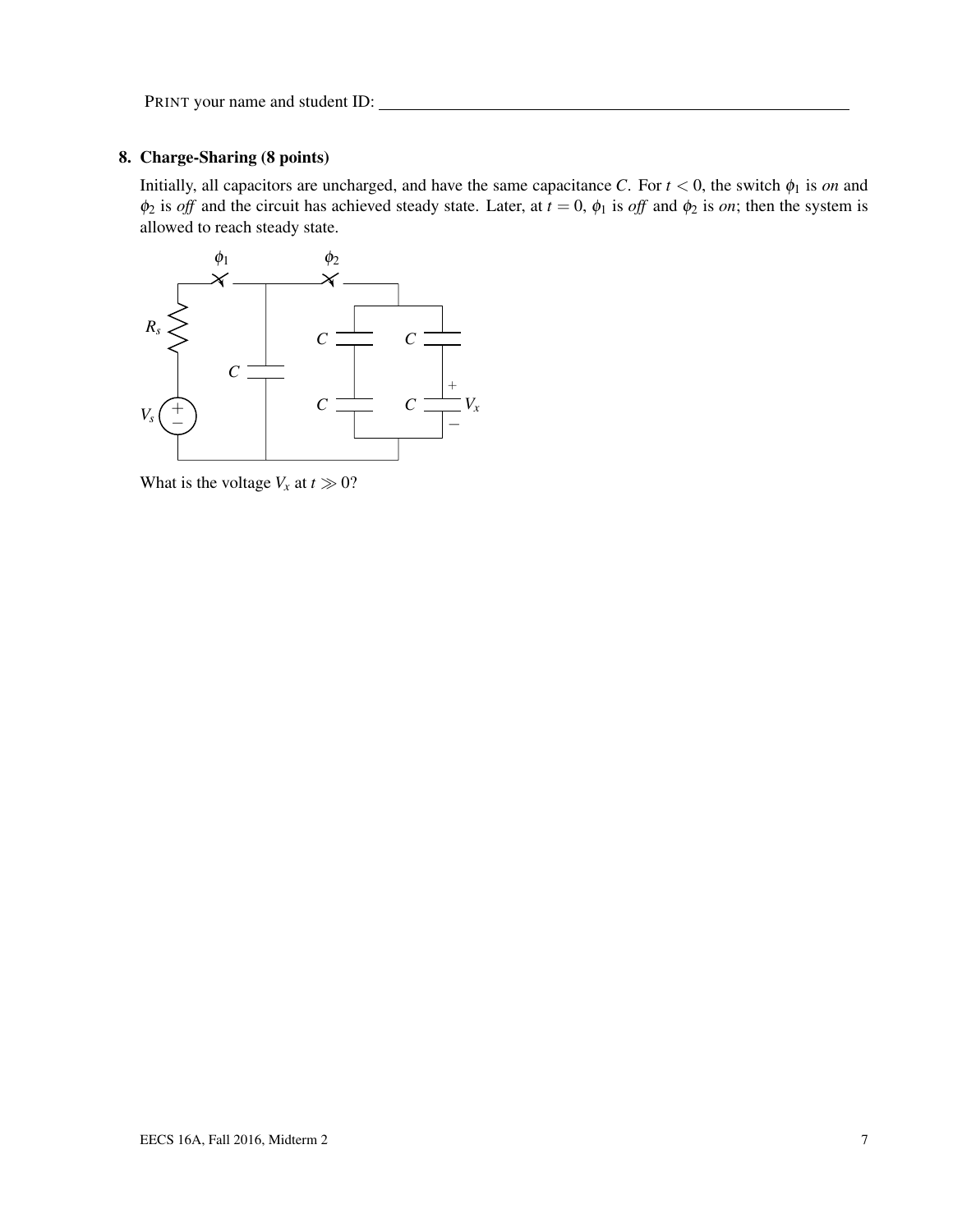Section 2 (44 points)

## 9. Operation<sup>TM</sup> (10 points)

You're an intern at Hasbro working on improvements to the game Operation. Operation is a board game that consists of an "operating table" (the board), overlaid with a drawing of the "patient". In the surface of the board/patient are a number of metal-lined cavities filled with plastic bones and other body parts. The player tries to remove these objects with metal tweezers without touching the edge of the cavity opening. Touching the cavity opening turns on a light and causes a loud buzzer to go off. You are given the following supplies:

- buzzer: This can be modeled as a resistor, and it buzzes when a voltage is applied across it.
- lamp: The lamp can be modeled as a resistor, and it lights up when current runs through it. The brightness of the lamp is directly proportional to the current passing through it.

• switch: When the player makes a mistake and touches the cavity opening with the tweezers, the tweezers act as a switch and close the

• battery: An ideal voltage source.





(a) (4 points) Design a circuit that makes the buzzer buzz and the lamp turn on when the player makes a mistake.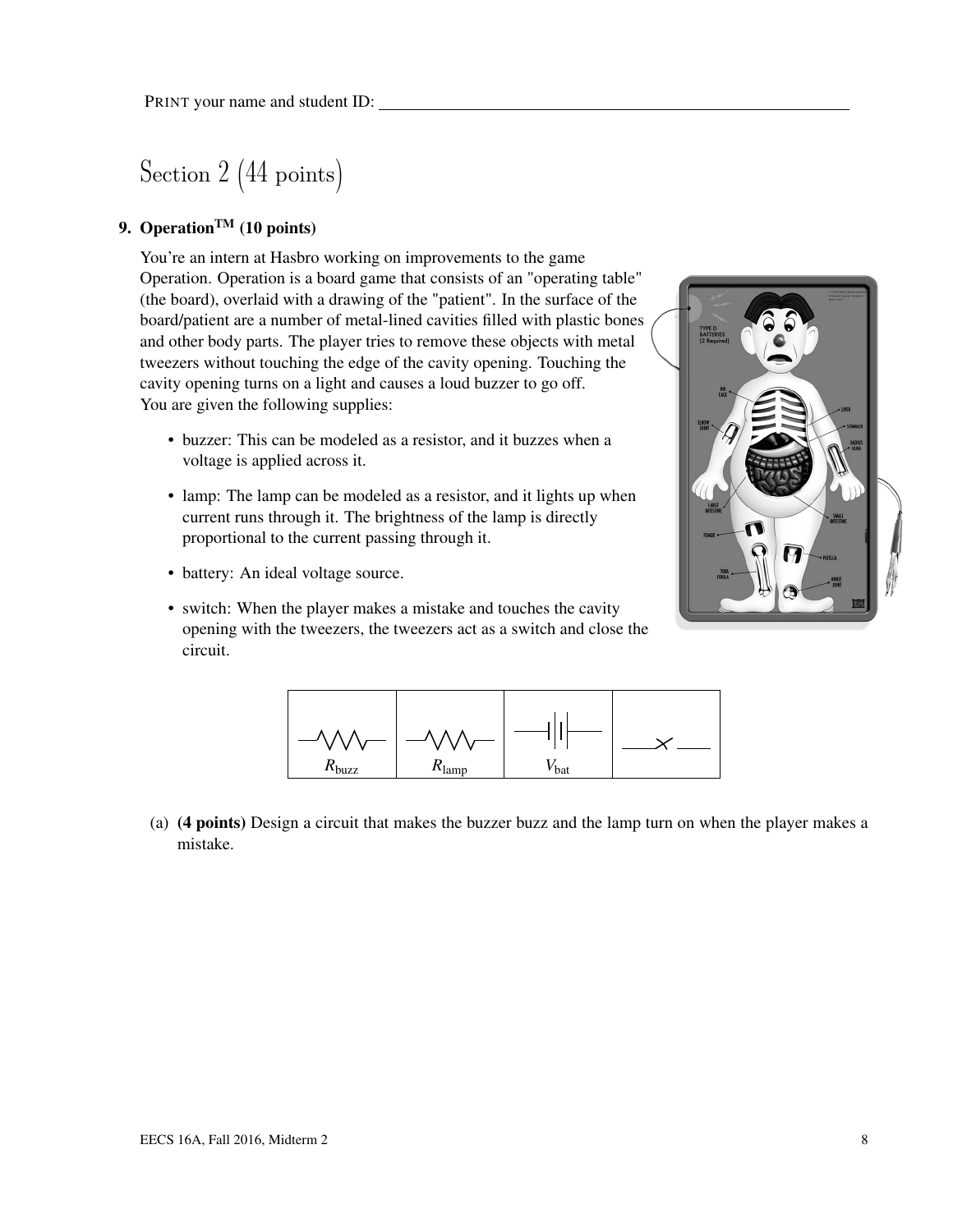(b) (6 points) Market research has shown that buzzers scare small children, so you've been told to remove the buzzer and use two identical lamps instead of just one. Assuming all power dissipated by the lamps is converted to light, design a circuit that maximizes the total light emitted by the lamps. Calculate the power *P* dissipated by the lamps. *Note: You do not need to rigorously prove that your circuit maximizes the light emitted, but explain your design choices.*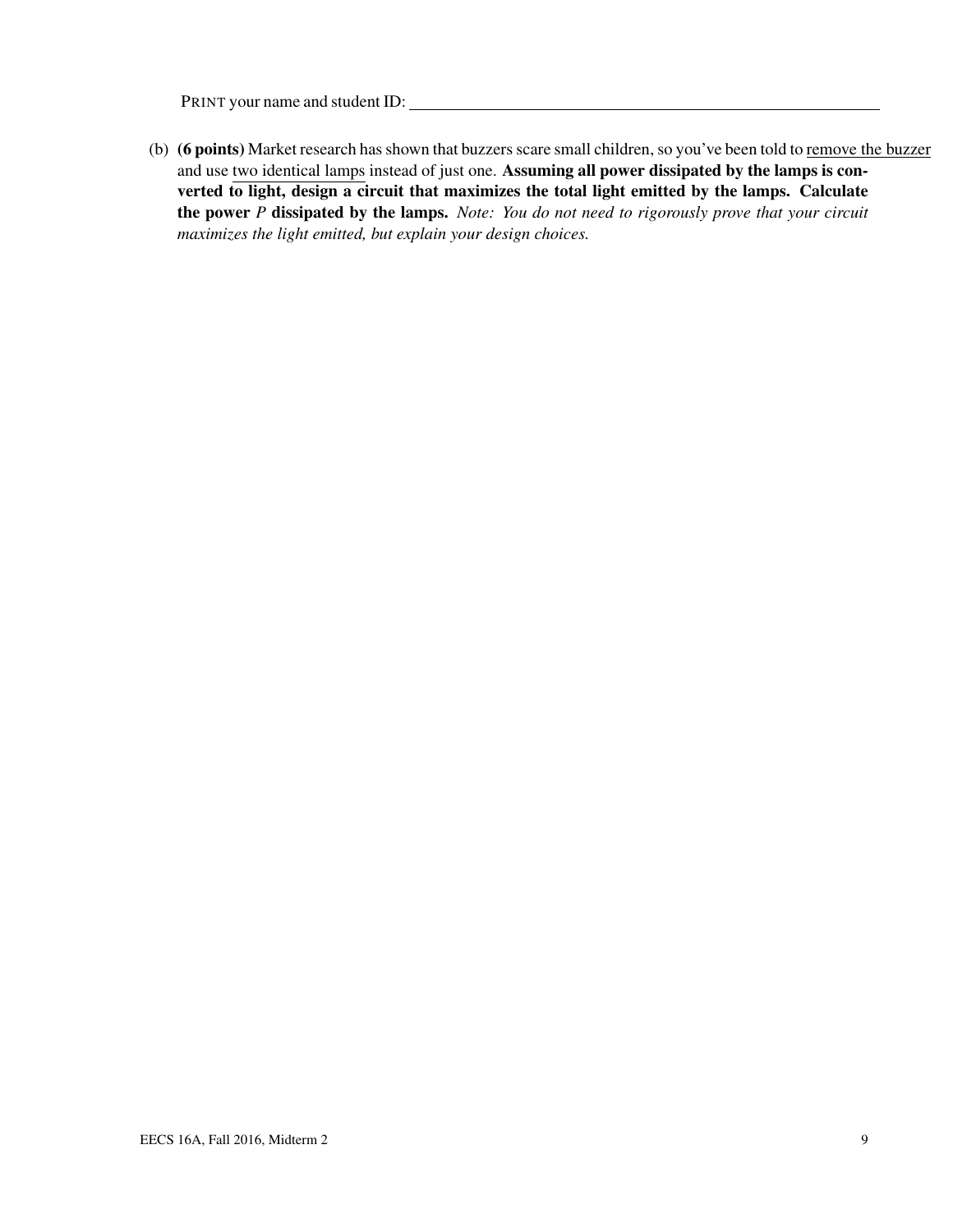#### 10. This Is Your Brain on EE (18 points)

Medical instruments such as electroencephalograms (EEG) take very small electric signals from the body and scale them into a voltage that we can measure. EEG's take voltage readings from the scalp and are used to determine brain activity. There are some challenges in designing a circuit for measuring the brain:

- The human body is very noisy, so we have to take multiple sensor readings and average them.
- The brain's electrical signals are very small, usually in the microvolt range.

In this problem you will design an EEG circuit that will tackle these problems.

(a) (4 points) In the circuit below, determine  $V_{\text{out}}$  in terms of  $v_1, v_2, v_3, R_1, R_2$ , and  $R_3$ . Use the parallel operator  $\parallel$  wherever applicable.

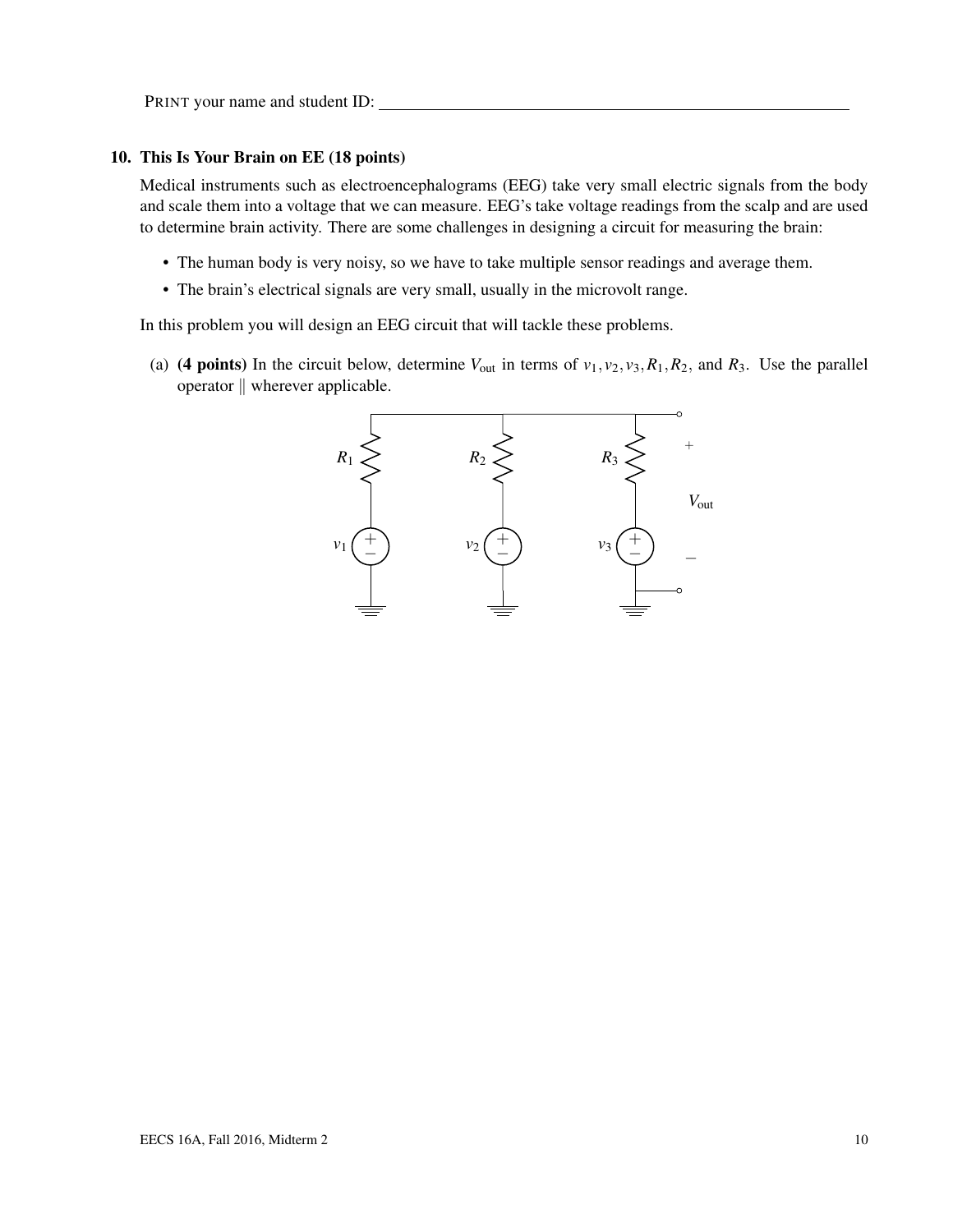(b) (7 points) Suppose we want to mitigate noise and interference from our circuit and body by averaging the reading across multiple areas of our scalp. Design a circuit that takes the average of three EEG readings. Model the  $k^{\text{th}}$  EEG reading as a voltage source labelled  $v_k$  in series with a source resistance of 1*k*Ω. Also, provide an equation for *V*out in terms of the *vk*'s. You may use resistors on any value for this design.

Hint: the circuit from part (a) might be useful.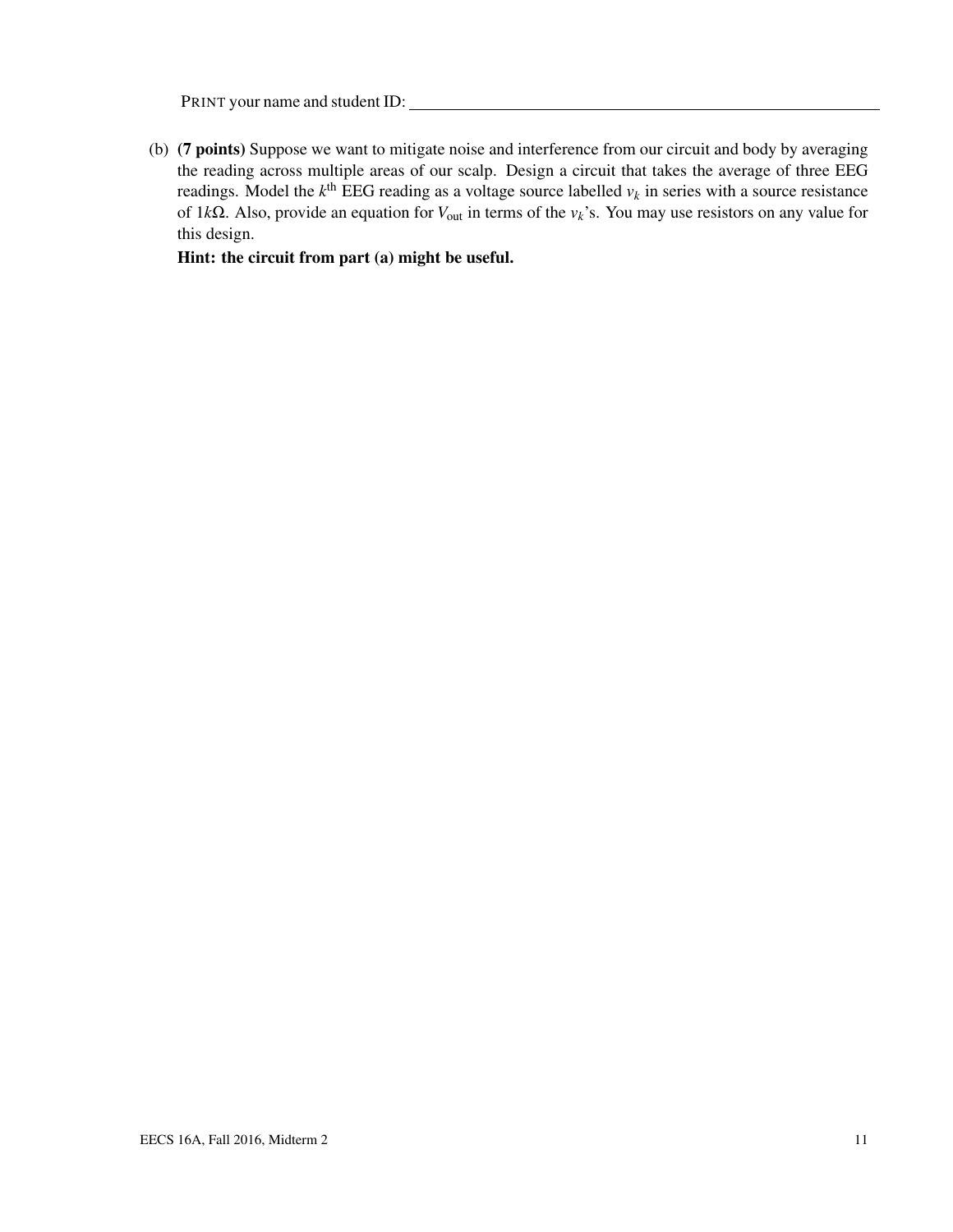(c) (7 points)Let the typical voltage range of values for EEG signals be from −10*mV* to 10*mV*. Design a circuit that takes the output of your circuit in part (b) and scales the EEG signal, while maintaining the sign, to a voltage range of −2.5*V* to 2.5*V*. Give an equation that relates the output to the input. You may use any combination of resistors or ideal op-amps for this question.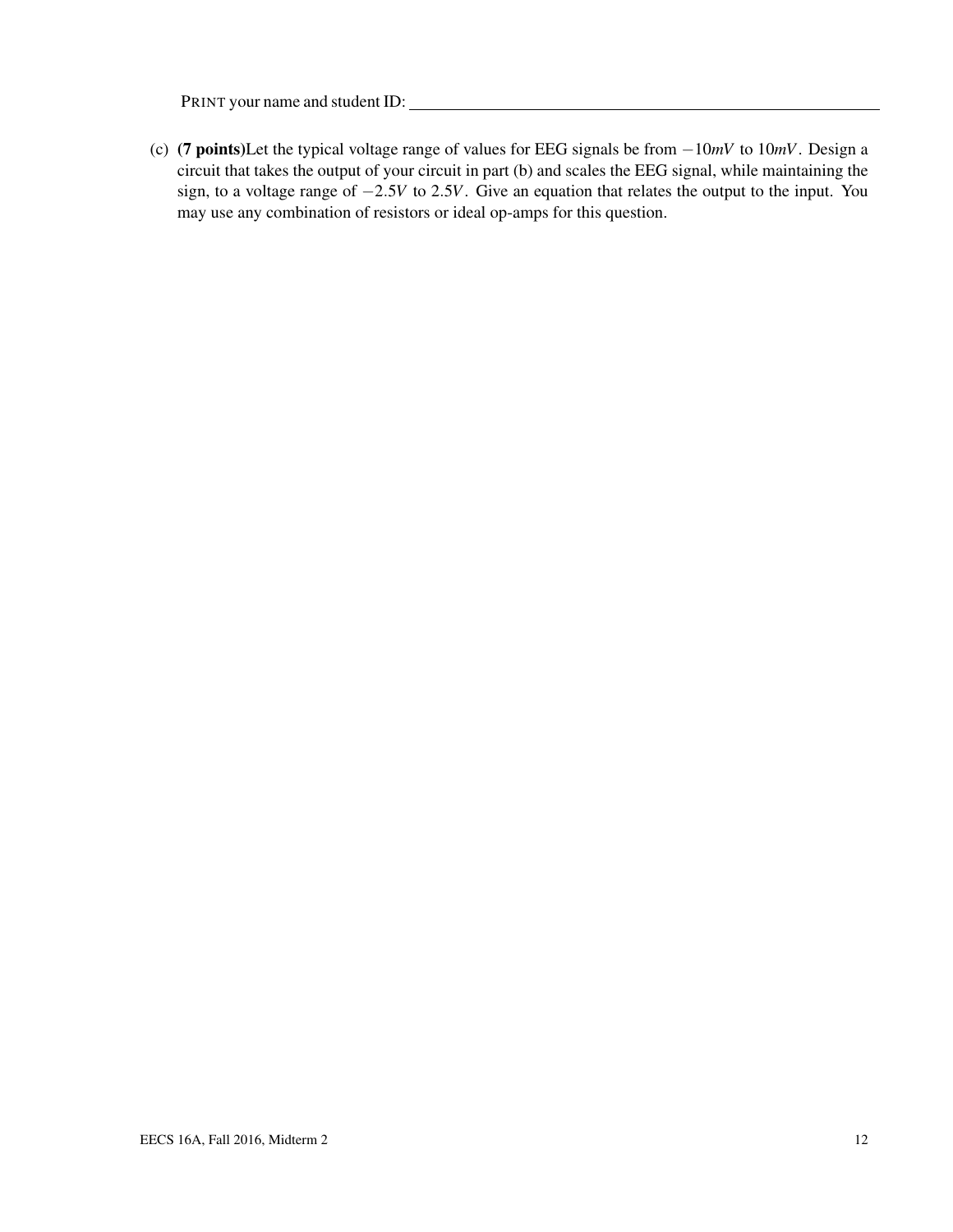#### 11. Voltage Regulators (16 points)

In this problem we will explore how we can use charge sharing to make a better voltage regulator.



(a) (4 points) Switches  $\phi_1$  are both *on* in Phase 1. All other switches are *off*. Find the charge on and voltage across each capacitor as a function of  $V_{in}$ ,  $C_1$ , and  $C_2$ . Assume the capacitors are uncharged before Phase 1.

- (b) (4 points) In Phase 2, switches  $\phi_2$  are both *on*, all other switches are *off*. What are the charges on  $C_1$ and  $C_2$  in Phase 2 as a function of  $V_{out}$ ,  $C_1$ , and  $C_2$ ?
- (c) (4 points) Find  $V_{\text{out}}$  as a function of  $V_{\text{in}}$ ,  $C_1$ , and  $C_2$ .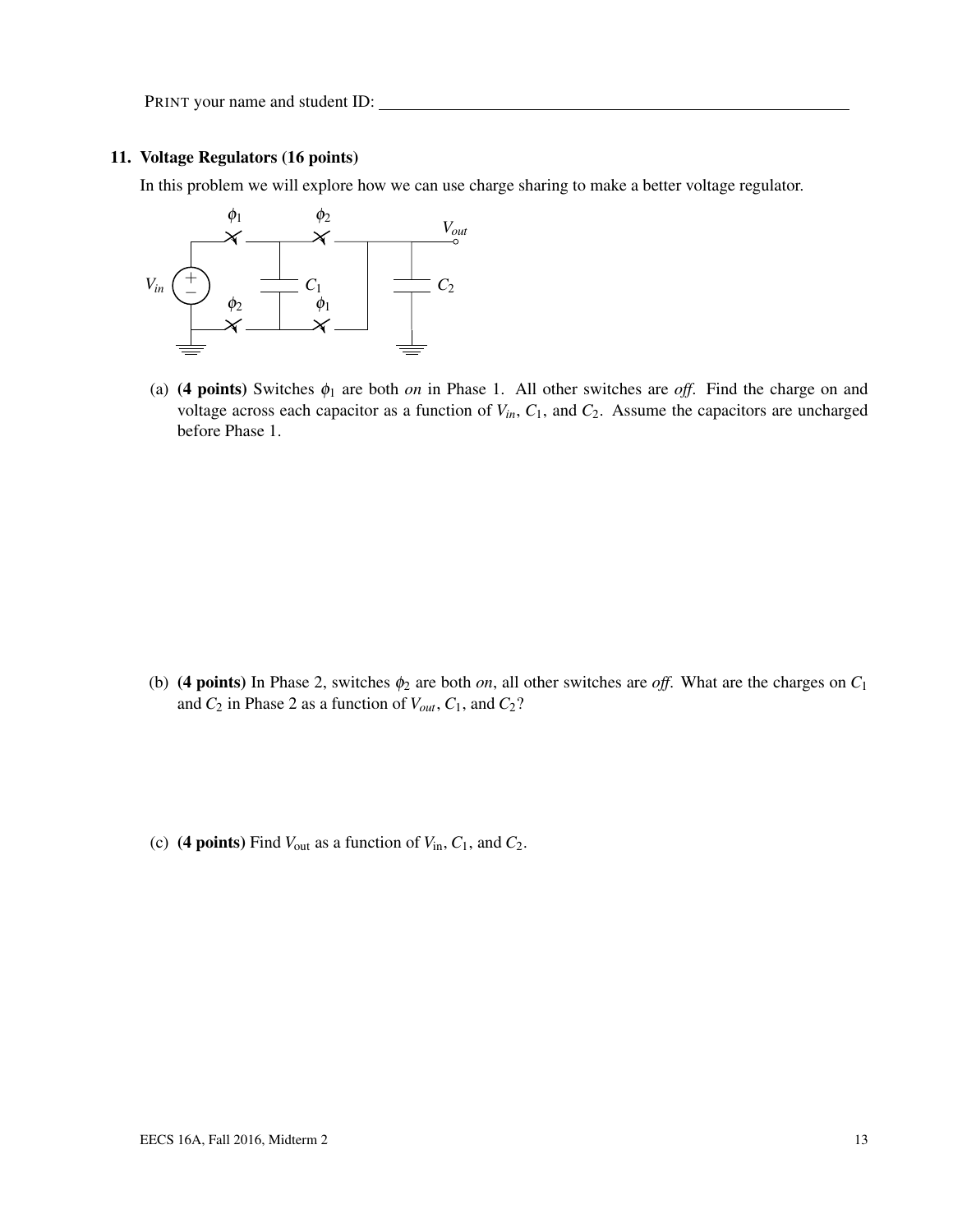(d) (4 points) Assume we have chosen  $C_1 = C_2 = C$ . One of the most important metrics in voltage regulators is efficiency. For a switching circuit such as this, we calculate efficiency as the total energy stored in the capacitors in Phase 2 divided by the total energy stored in the capacitors in Phase 1. Find the efficiency of this circuit.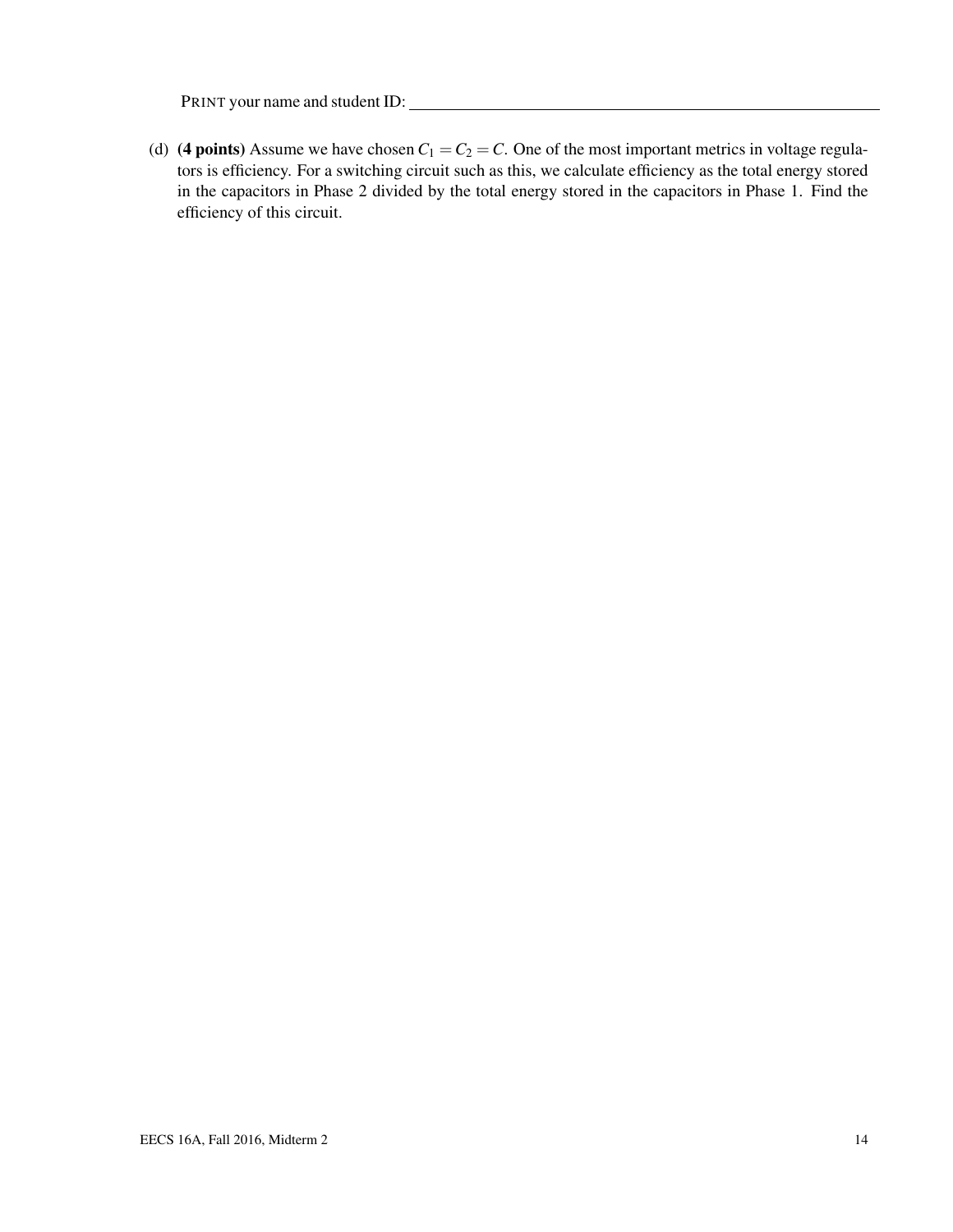You may use this page for scratch work but it will not be graded.